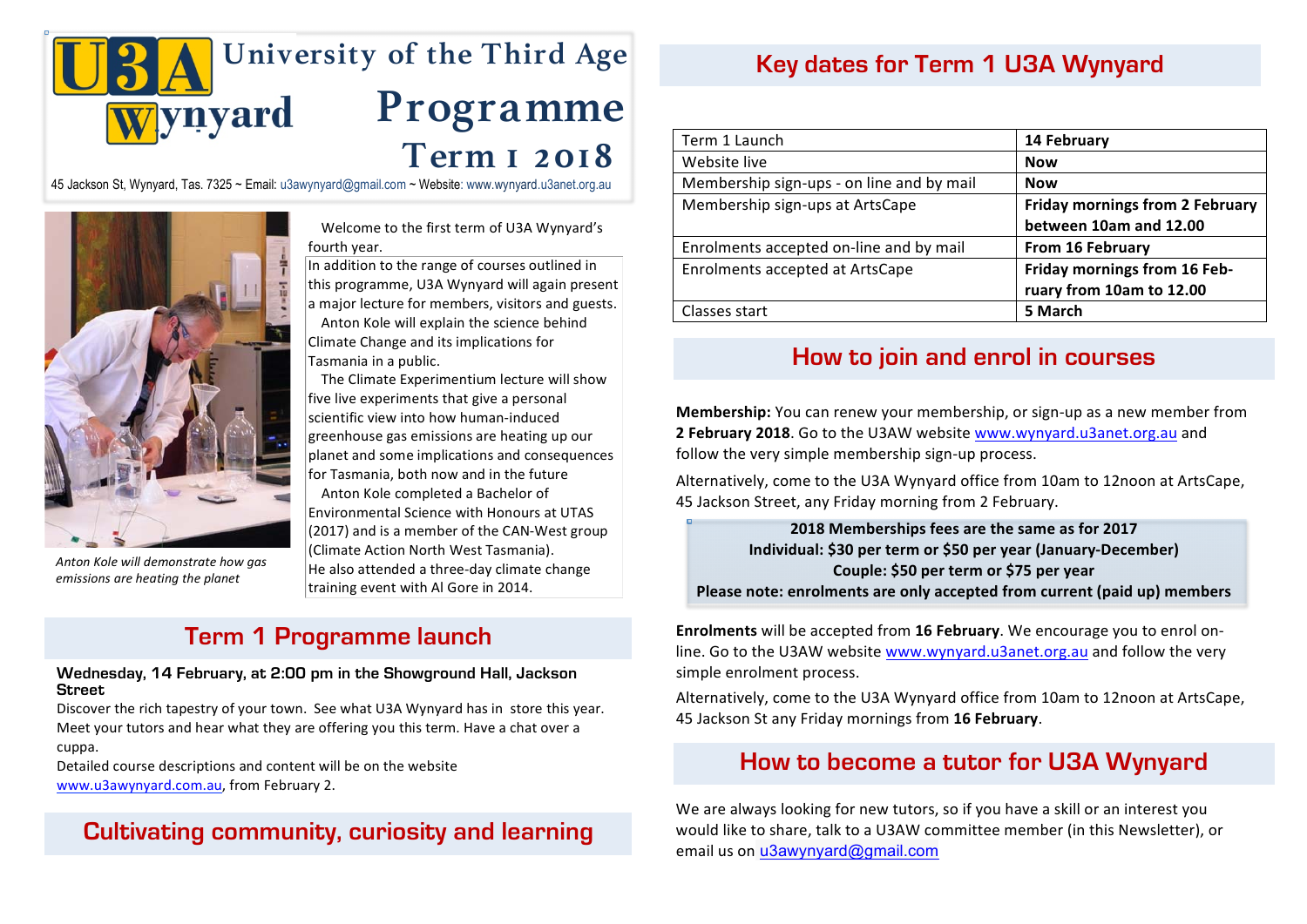# **Courses for Term 1 2018**

# **Anatomy and Physiology**

**When:** Thursdays, March 22, 29, April 5, 12 and 19 (5 sessions) 2:00pm to 4:00pm **Where:** Wynyard Showground, Jackson Street **Presenter:** Frank Croucher A Round of Senses — An overview of our "Special Senses" and their role in our awareness of the environment in which we live.

**The Heart of the Matter** — Functions of the heart, and its role in the cardiovascular system. **A Breath of Fresh Air** — How lungs work, and their special relationship with the cardiovascular system. **Eat, Drink and be Merry** — How our digestive system works and what is required to keep it healthy. **Ashes to Celloids** — An outline of the importance of minerals to our bodies.

## **Armchair Travel**

**When:** Thursday, April 5, 12 and 19 (3 sessions) 10: 00 to noon **Where:** Wynyard Showground, Jackson Street. **Co-ordinator:** Mairin Campbell

Alaska, Susann Sinclair — Cruise the river at Fairbanks, let Alaskan rail through Denali Forest. Board the *Wilderness Discoverer* and cruise the pristine wilderness of mountains, glaciers and whales.

**Guatemala**, June Risdon — A visit to the remains of the ancient Mayan civilization in Central America, mainly in Mexico and Guatemala, led to exciting and unexpected events.

**Iceland**, Mairin Campbell — Explore the Viking settlement, its location, its rocks, mountains, glaciers, volcanoes and geothermal waters. Find out why this island a favoured tourist destination.

# **Art with Sally Sadler**

**When:** 10:00am to 3:00pm Monday, March 5, then Mondays 10:00am to 12noon, March 12 and 19 Where: Wynyard Showground, Jackson Street

**Presenter:** Sally Sadler

Join Sally on a one-day Art excursion on 5 March, then two workshop sessions over the following two Monday mornings.

## **Asbestos**

o

 $\blacksquare$ 

**When:** Mondays, April 23 and 30 (2 sessions) 2:00pm to 4:00pm

**Where:** Wynyard Showground, Jackson Street **Presenter:** Ian Ferris

What is asbestos, its historical and modern uses, its types and identification, current usage and local occurrences, health impacts, and a bit about risk. We look at regulations, litigation, removals and protective equipment. And last but not least, a little psychology.

# **Courses for Term 1 2018**

# **Beachcombing**

**When:** Monday, March 26 (1 session) 1:45pm to 4:00pm

Where: Meet at car park, Fossil Bluff, Wynyard **Presenter:** Rees Campbell Explore the little worlds in the rockpools at Fossil Bluff. From crabs in camouflage to elephant snails, we are blessed with extraordinary riches in the pools so close to home. The littoral zone has some of the highest biodiversity in the world. Bring your camera because we may find creatures you've never seen before. Wear sandshoes you don't mind getting wet, or gumboots, as we'll be in the pools.

# **Book Club #1 (Ongoing from 2017)**

| When:                                                                                                 | Mondavs        | 4:30pm to 6:00pm                |  |  |
|-------------------------------------------------------------------------------------------------------|----------------|---------------------------------|--|--|
| Where:                                                                                                | Various venues | <b>Presenter:</b> Anne Hamilton |  |  |
| This monthly book group will meet to discuss and share ideas about novels, short stories and authors. |                |                                 |  |  |
| Enrolment will depend on vacancies occurring.                                                         |                |                                 |  |  |

# **Book Club #2**

 $\blacksquare$ 

 $\overline{a}$ 

| When:                                                                                                 | Tuesdavs      | 2:00pm to 4:00pm              |  |  |
|-------------------------------------------------------------------------------------------------------|---------------|-------------------------------|--|--|
| Where:                                                                                                | LINC. Wynyard | <b>Presenter: Gill Vowles</b> |  |  |
| This monthly book group will meet to discuss and share ideas about novels, short stories and authors. |               |                               |  |  |

Books will be available through LINC and group members will be involved in their choice.

# **Chess — How to beat your grandchildren**

**When:** Monday, March 26, April 9 and 16. (3 sessions) 10:00 to noon. **Where:** Wynyard Showground, Jackson Street **Presenter:** Ian Rout The rules (or laws) of chess are easy to learn, but the "rules" of distinguishing good, indifferent or bad moves are subtle. We will start from the laws and work through to how we choose the good moves, and exploit an advantageous position once achieved. [Note: course is also suitable for people who want to learn chess for other reasons.] **All and the struck of the struck of the Maximum Class Size:** 15

# **Doctors Rocks Treasure Hunting**

**When:** Monday, March 12 2:00pm to 4:00pm.

# **Where:** Doctors Rocks, Bass Highway **Presenter:** Peter Radel

Whether it's gold, or geological marvels, there is treasure to be found at Doctors Rocks. Peter will guide your exploration of the various forms of basalt, and you'll also learn about the general geology of the area and how to pan for the elusive Doctors Rocks gold. **Maximum Class Size:** 20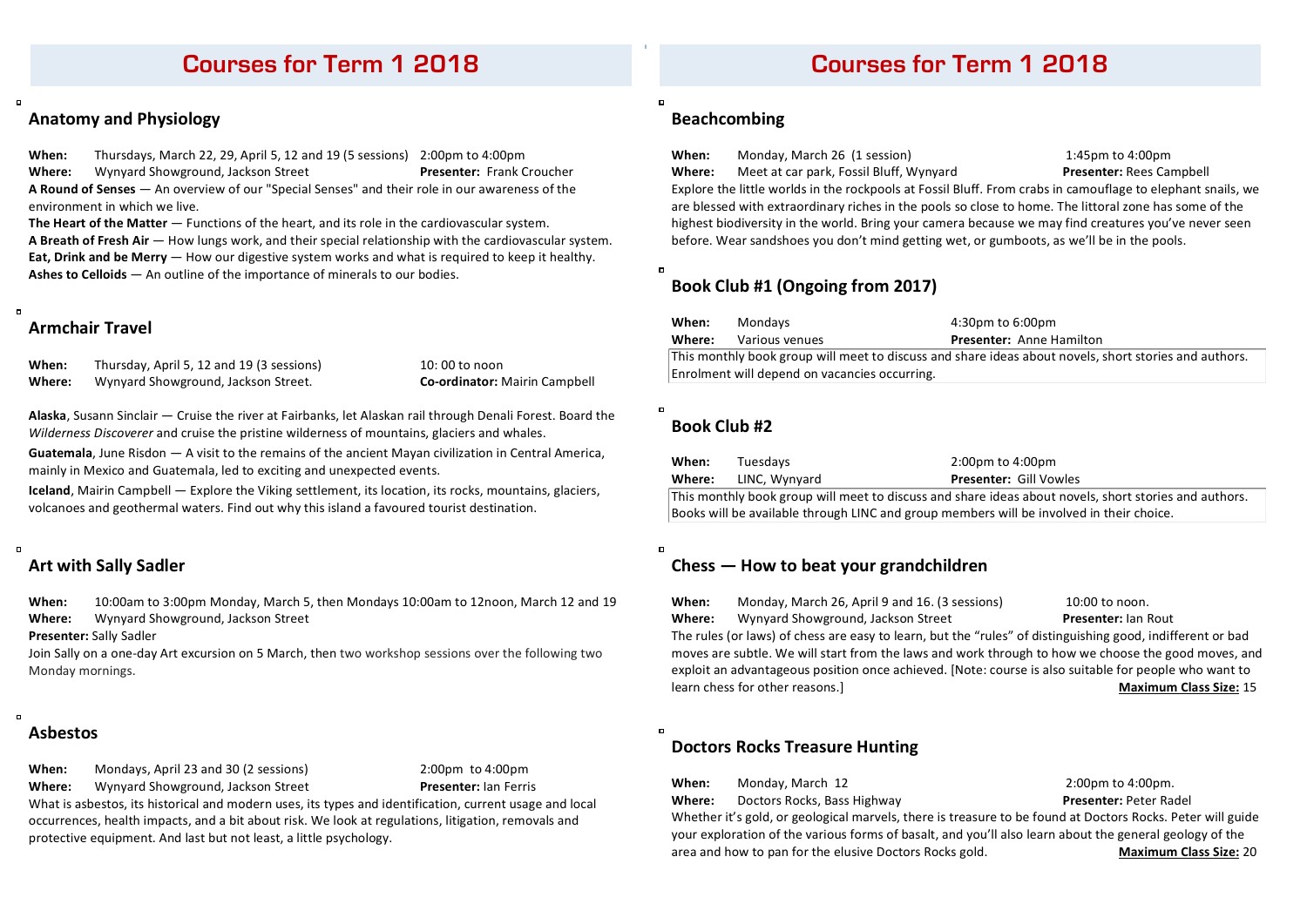## **Flowerdale Flowers Excursion**

**When: Tuesday, May 22** 2:00pm to 3:30pm

Where: 16931 Bass Hwy Flowerdale Wynyard **Presenter:** Rod Sadler

This family business grew from a tractor shed on a Tasmanian dairy farm in 1982 to one of the best producers of premium lilies. In 2014 a 20,000-m2 glasshouse was designed and built to maintain a perfect growing climate for lilies. Flowers are now transported from Wynyard to all major Australian cities and regional hubs. **Minimum**: 8 — **Maximum**: 15

# **Fossil Bluff: What the rocks tell us about climate change**

**When:** Monday, April 16 2:00pm to 4:00pm **Where:** Fossil Bluff, Wynyard **Presenter:** Paul O'Halloran Tasmania is one of the most geologically diverse places on Earth, especially on the NW Coast. Investigate the evidence in the rocks that shows how the climate has changed dramatically through geological time. A repeat of the popular 2016 class. **Maximum class size**: 20

## $\overline{a}$

 $\blacksquare$ 

 $\overline{a}$ 

## **Harmonica for beginners**

**When:** Wednesday, 7, 14, 21 and 28 March 2:00pm to 4:00pm **Where:** Wynyard Showground, Jackson Street **Presenter:** Ken Nichols This informal class is to learn the basics of getting a tune out of the harmonica, and gradually become a more harmonious group. Ken has been playing the harp for over 60 years! Students need their own Suzuki MR-250 Bluesmaster in C **Maximum class size: 10** 

# **Kitchen Knife Skills**

**When:** Wednesdays, May 2, 9, 16, 23, 30, June 6 (6 sessions) 2:00pm to 4:00pm

**Where:** Wynyard Showground, Jackson Street **Presenter:** Stephen Tamassey

1. Knife types and uses, choosing knives, maintenance and sharpening.

2. Chicken Schnitzels; how to use knife skills to cut chicken breast

3. Boning out chicken, lamb and fish

4. Prepare and cook a lamb stew using boning-out skills plus knife skills to cut up vegies

5. Dry curing and hot smoking. Processes of curing fish and hot smoking fish

6. Gravlax (cured) and hot smoked salmon. Practice the previous week's skills

### **Maximum class size: 15**

# **Courses for Term 1 2018 Courses for Term 1 2018**

# **Maths for grandparents**

**When:** Thursday, March 8, 22 and 29 (3 sessions) 10:00am to noon **Where:** Wynyard Showground, Jackson Street **Presenter:** Tich Ferencz

Three workshops in which current school mathematics will be visited. The emphasis will be hands-on problem solving. We'll explore the place of technology in classrooms, the difference between numeracy and mathematics and the oft-repeated statement, "they don't teach times tables anymore". You will leave with an understanding of basic Algebra.

 $\blacksquare$ 

 $\blacksquare$ 

# **Cooking With Curie – Love it or hate it, you can't escape it**

**When:** Mondays, May 7, 14 and 21 2:00pm to 4:00pm **Where:** Wynyard Showground, Jackson Street **Presenters:** Mervyn Mitchell and Ian Ferris Radiation is something we live with every day. So, what is radiation? How was it discovered and where does it come from? What does it do to us and how can we protect ourselves from it? And what can we do with it – from determining the ages of archaeological remains and rocks, through detecting and curing diseases, to proving whether Napoleon was poisoned by the perfidious Poms?

# **Origins of Language**

**When:** Monday, April 9 **When:** 2:00pm to 4:00pm

**Where:** Wynyard Showground, Jackson Street **Presenter:** John Lamb

The development of complex spoken language is a uniquely human achievement. How could this come about? When did it begin? What influences were there? What part did language play in the story of human ascendancy? How do we learn language?



# Politics in the 21<sup>st</sup> century; change and dysfunction

**When:** Wednesdays, April 4, 11 and 18 (3 sessions) 2:00pm to 4:00pm **Where:** Wynyard Showground, Jackson Street **Presenter:** Mike Buky

Looks at rapid change in the political sphere starting with Australia, its problems and its place in the world, progressing to our region. Are our alliances changing? Is a SWOT analysis timely? Each lecture will entail a high level of class participation with a current problem, whether national or international. 'war-gamed' between teams.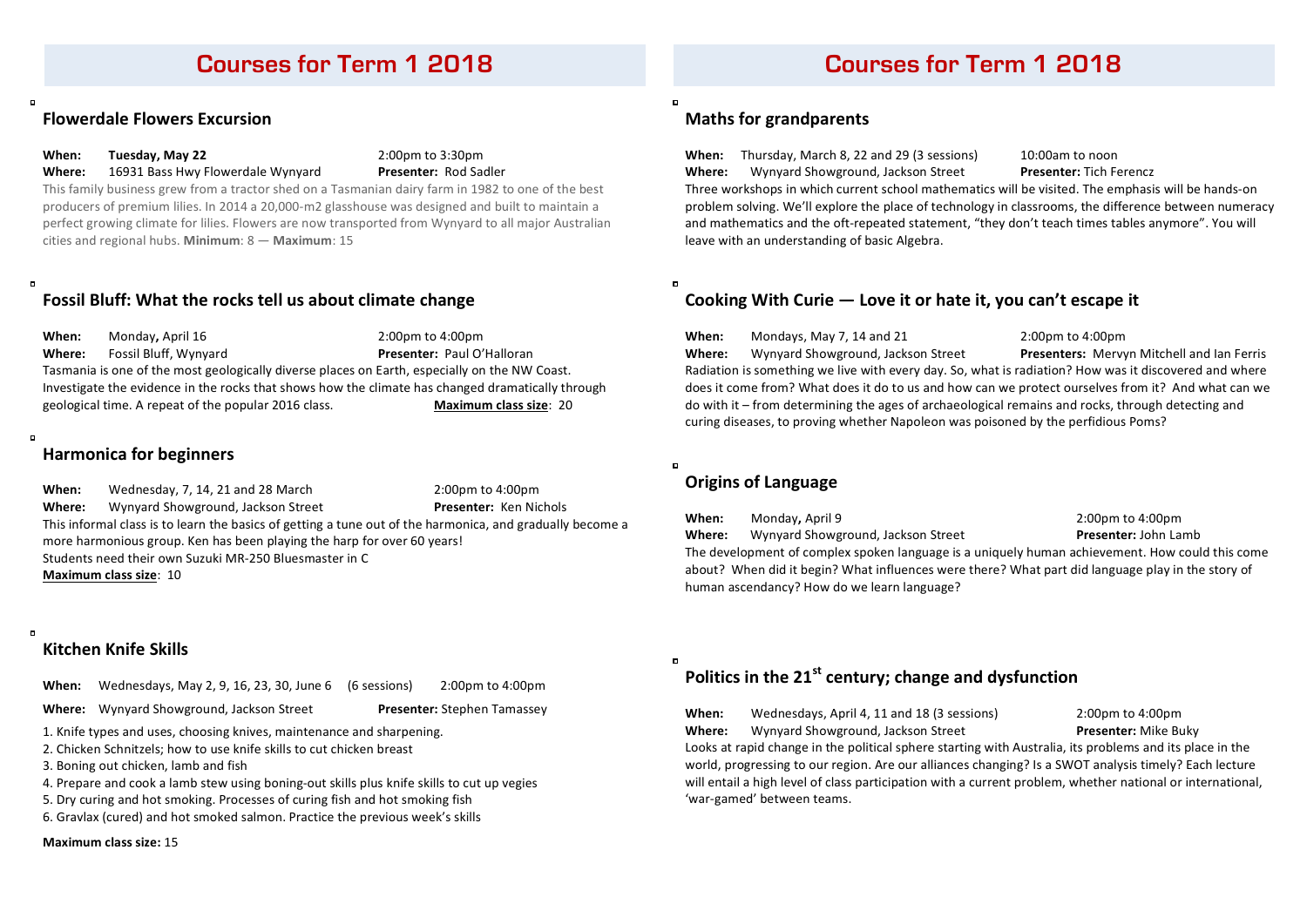# **Courses for Term 1 2018**

# **Scottish Country Dancing**

**When:** Thursdays, April 26, May3, 10, 17, 24 and 31 (6 sessions) 10:00am to 12noon **Where:** Wynyard Showground, Jackson Street **1988 Presenter:** Nikki Tamassey Scottish Country Dancing is a fun and a social form of country dancing dating back to the 18<sup>th</sup> century, which provides both mental and physical exercise. Dancers dance in sets of three or more couples and each dance consists of a sequence of formations. Level of agility required is akin to light skipping.

## **Ukulele and Singers Jam**

 $\mathbf{a}$ 

 $\blacksquare$ 

 $\overline{a}$ 

**When:** Wednesdays, 14 sessions from March 7 12:30pm to 1:30pm **Where:** Wynyard Showground, Jackson Street **Presenter:** Peter Sutcliffe

Informal singing and playing session with other players and singers. Generally songs are played from "the grey book" — The Ukulele Club songbook — available from Foster's Music in Burnie. Not suitable for complete beginners, but if you can play a few chords, join us.

## **Video — Introduction to Digital Film Making**

**When:** Thursdays, April 26, May 3, 10, 17, 24, 31 2:00pm to 4:00pm **Where:** Wynyard Showground, Jackson Street **Presenter:** Darren Gray Learn the theory and practice of developing short drama films and documentaries using basic video recording devices such as phones, video enabled still cameras and basic video cameras. You will learn easy to understand step-by-step processes that can be used no matter what subject matter you work with. Topics covered include scripting, directing, acting, sound, lighting, editing and more. **Maximum class size:** 12

## **Visit to SED Industry**

**When:** Monday, March 19 2:00pm to 3:00pm **Where:** 16443 Bass Highway, Wynyard **Presenter:** Matthew Brown

A Wynyard company is a world leader in manufacturing oyster grading systems. Equipment made at the SED factory in Wynyard is exported to markets in Mexico, Canada, the United States, the UK, Ireland, France, New Zealand and, of course, the mainland. Enrol early so you don't miss the opportunity to learn more about Wynyard's global seafood connections. The get there from Wynyard, turn left off the highway into Stennings Road which is immediately west of Calder Road. About. 150m up Stennings Rd is a right turn into Stennings Access Road. The SED factory is about 150m along Stennings Access Road. The turn-off and site entry are both clearly marked with a SED sign. Maximum number: 15

# **Courses for Term 1 2018**

## **Magic of Watercolour**

**When:** Mondays, April 23, 30, May 7, 14, 21, 28, June 4 (7 sessions) 9:15am to noon **Where:** Wynyard Showground, Jackson Street **Presenter:** Alan Wright

This course is for anyone who would like to explore the wonderful world of watercolour painting. It will be suitable for those who have never painted before but also for those with previous experience in watercolours, acrylics or any other medium. We shall also be exploring several related topics, such as the basics of drawing, composition and presentation. **Maximum class size**: 15

## **Why Things Happen**

**When:** Monday, May 28 2:00pm to 4:00pm **Where:** Wynyard Showground, Jackson Street **Presenter:** Mervyn Mitchell What are the impulses that drive all changes throughout the universe – from the exploding of a star, the eruption of a volcano, the composition of a sonata, the conception of a child? We will examine (in a light-hearted sort of way) the laws of thermodynamics – and how they affect everything, everywhere, through all time.

 $\blacksquare$ 

## Contact a committee member if you would like to be a tutor or suggest program ideas.

| <b>Rees Campbell</b>   | 0409 006 170 | Alwyn Friedersdorff   | 0408 421 166 |
|------------------------|--------------|-----------------------|--------------|
| Jo Crothers            | 0458 774 179 | Chery Lehtinen        | 0456 920 599 |
| Gen Morris             | 0408 368 295 | <b>Frank Croucher</b> | 0419 722 454 |
| <b>Mairin Campbell</b> | 0428 351 386 | Mervyn Mitchell       | 0400213460   |
| <b>Mal Kearney</b>     | 0421 665 400 |                       |              |

**With thanks to** ...

**U3A Wynyard would like to thank the following for their generous support: Ruth Forrest MLC Wynyard and Burnie LINC Waratah Wynyard Council and all our tutors**